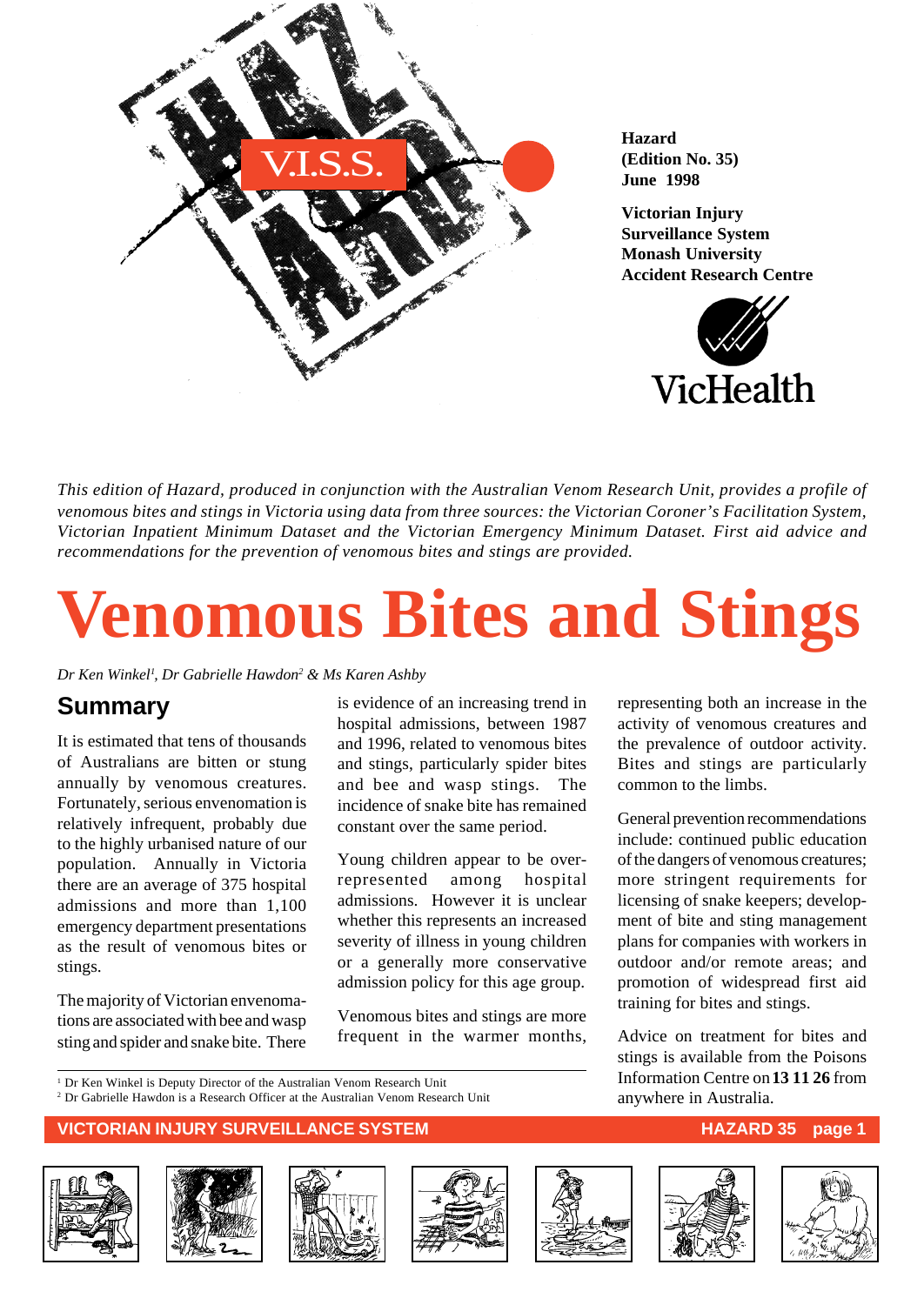### **Introduction**

Despite Australian venomous creatures being amongst the most deadly in the world, serious envenomation in Australia is relatively infrequent, probably due to the highly urbanised nature of our population. In addition, advances in medical care and the development of specific antivenoms for most of Australia's highly venomous creatures have significantly reduced the morbidity and case fatality rate of envenomation. Nonetheless, fatalities continue to occur. Many envenomations are without specific therapy and it is estimated that tens of thousands of people are bitten and stung annually. Improved outcomes (reduced mortality and morbidity) depend upon adequate understanding of the current burden and patterns of envenomation injury as they relate to toxin pharmacology.

In the past, estimates of envenomation were largely based on survey data. With the advent of computerised databases in hospitals the recording of patient data for costing and accounting purposes has opened the way for scientific data collection. In this edition of *Hazard* these data are utilised to analyse inpatient and emergency department venomous bite and sting injury data. The main databases utilised for this purpose are the Victorian Coroner's Facilitation System, Victorian Inpatient Minimum Dataset (VIMD) and the Victorian Emergency Minimum Dataset (VEMD)<sup>3</sup>. Envenomation represents 0.8% of VEMD and 0.7%

of VIMD injury cases. Limitations and strengths of these datasets are outlined in the box on page 12.

Injury presentations to general practitioners, as well as those patients bitten or stung who do not present for treatment, are not represented.

#### **Deaths**

From July 1989 to June 1994, an average of one death per year in Victoria has been attributed to bites or stings by venomous creatures (Table 1). This is probably an underestimate due to cases where the cause of death is uncertain.

Of the five recorded fatalities, three were attributed to allergic reactions to bee stings whilst the other two related to snake bite (Table 2). Whether any of the apparent bee sting deaths were actually due to other insects such as the increasingly common European wasp (*Vespula germanica*) is not clearly determined (Levick, Winkel and Smith, 1997). In its native Europe, *Vespula* *germanica* is responsible for more deaths than the honey bee (*Apis mellifera*) (Mosbech, 1983). Unfortunately, in contrast to snake bite, there is no diagnostic test available to distinguish between bee and wasp stings at post mortem. The database does not record whether these "bee" victims had a prior history of severe allergic reactions to bee stings. This information may be useful in assessing preventability as immunotherapy and self injectable adrenaline are available to reduce the risk for persons with serious bee and wasp allergies. Future Coroner's investigation protocols should collect this information.

Previous studies of snakebite fatalities emphasise the importance of early application of pressure-immobilisation first aid (see first aid section, p8). Despite such recommendations, Sutherland and Leonard (1995) reported that none of the 12 snake bite related deaths occurring nationally during the three year period 1992-1994 had received appropriate

#### **Bite and Sting Morbidity and Mortality – Victoria Table 1**

|                                                     | <b>Mean</b><br>annual<br>frequency | <b>Male: female</b><br>ratio |
|-----------------------------------------------------|------------------------------------|------------------------------|
| Deaths                                              |                                    | 4:1                          |
| Hospitalisations                                    | 375                                | 2.1:1                        |
| <b>Emergency Department</b><br>Presentations (VEMD) | 1104                               | 1.3:1                        |

*Source: Coroners Facilitation System, July 1989 to June 1994; VIMD, July 1987 to June 1996 and VEMD October 1995 to December 1997*

#### **VICTORIAN INJURY SURVEILLANCE SYSTEM AND RESOLUTION CONTROLLY AND RESOLUTION CONTROLLY AND RESOLUTION CONTROLLY**















<sup>3</sup> VEMD collection, from October 1995: Austin and Repatriation Medical Centre, Ballarat Base Hospital, The Bendigo Hospital, Box Hill Hospital, Echuca Base Hospital, The Geelong Hospital, Goulburn Valley Base Hospital, Maroondah Hospital, Mildura Base Hospital, Mildura Base Hospital, The Northern Hospital (formerly PANCH), Royal Children's Hospital, St Vincent's Public Hospital, Wangaratta Base Hospital, Warrnambool and District Base Hospital, Western Hospital, The Williamstown Hospital and Wimmera Base Hospital. From November 1995: Dandenong Hospital. From December 1995: Royal Victorian Eye and Ear Hospital and Frankston Hospital (formerly Mornington Peninsula Hospital). From January 1996: Latrobe Regional Hospital. From July 1996: The Alfred Hospital and Monash Medical Centre. From September 1996: The Angliss Hospital. From January 1997: Royal Melbourne Hospital.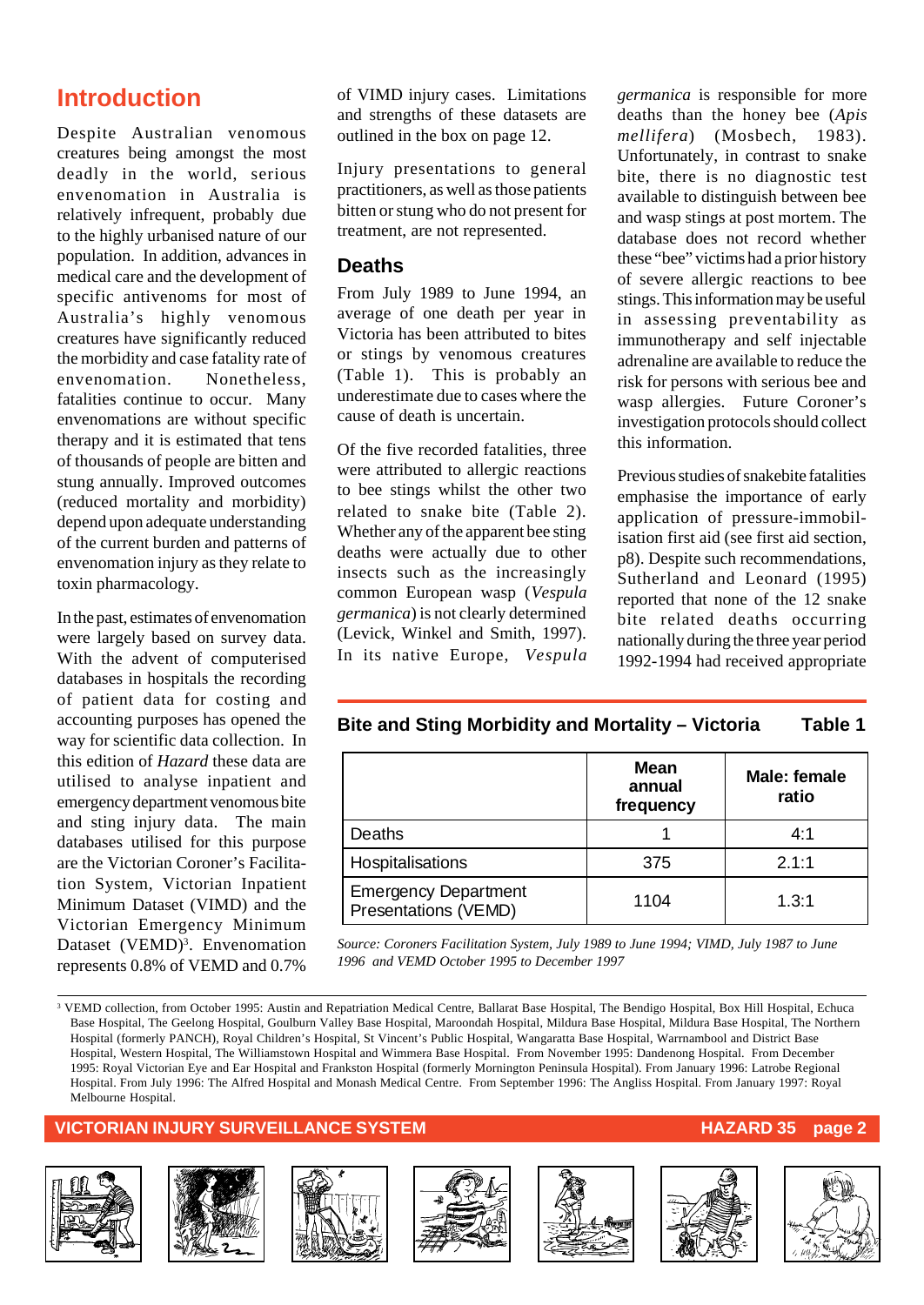#### **Venomous bites and stings in Victoria Table 2**

|                           | <b>Emergency</b><br><b>Department</b><br>presentations<br>$(N = 2617)$<br>% | <b>Hospital</b><br>admissions<br>$(N = 3378)$<br>% | <b>Unnatural</b><br>deaths<br>$(N = 5)$<br>% |  |
|---------------------------|-----------------------------------------------------------------------------|----------------------------------------------------|----------------------------------------------|--|
| Hornets, wasps and bees   | 41                                                                          | 33                                                 | 60                                           |  |
| <b>Spiders</b>            | 46                                                                          | 30                                                 |                                              |  |
| Snakes                    | 9                                                                           | 22                                                 | 40                                           |  |
| Marine animals and plants | 1.8                                                                         | 1                                                  |                                              |  |
| Scorpions                 | 0.4                                                                         | 0.3                                                |                                              |  |
| Centipede and millipede   | 0.2                                                                         | 0.2                                                |                                              |  |
| Other specified           | 1.4                                                                         | 8.5                                                |                                              |  |
| Unspecified/missing       | 0.1                                                                         | 5                                                  |                                              |  |
| Total                     | 100                                                                         | 100                                                | 100                                          |  |

*Source: Coroners Facilitation System, July 1989 to June 1994; VIMD, July 1987 to June 1996 and VEMD October 1995 to December 1997*

#### **Major causes of bite and sting hospitalisations Table 3**

| <b>Injury Cause</b>       | Adult (15+ yrs) |     | Child (<15 yrs) |          | Total |               |
|---------------------------|-----------------|-----|-----------------|----------|-------|---------------|
|                           | N               | %   | N               | %        | N     | %             |
| Hornets, wasps and bees   | 774             | 31  | 340             | 37       | 1114  | 33            |
| Spiders                   | 806             | 33  | 200             | 22       | 1006  | 30            |
| Snakes                    | 535             | 22  | 223             | 24.5     | 758   | 22            |
| Marine animals and plants | 35              | 1   | 6               | 0.7      | 41    | 1             |
| Scorpions                 | 11              | 1   | $\Omega$        | $\Omega$ | 11    | 0.3           |
| Centipede and millipede   | 3               | 0   | 3               | 0.3      | 6     | $0.2^{\circ}$ |
| Other specified           | 182             | 7   | 94              | 10       | 276   | 8.5           |
| Unspecified/missing       | 118             | 5   | 48              | 5.5      | 166   | 5             |
| Total                     | 2464            | 100 | 914             | 100      | 3378  | 100           |

*Source: VIMD, July 1987 to June 1996*

first aid. Better and continuing public education is necessary to address this problem.

It is notable that whilst spider bite is the cause of considerable morbidity, it is not among the causes of fatality in Victoria (Table 2). The Box Jellyfish (*Chironex fleckeri*) is Australia's most venomous marine creature and has been responsible for at least 61 deaths in tropical Australia since 1884 (Williamson *et al*, 1996). Since it is not found in temperate waters, venomous marine bite and sting related fatalities are rare in Victoria.

#### **Hospitalisations**

The Victorian Minimum Inpatient Dataset (VIMD) recorded an average of 375 venomous bite and sting related admissions per year to Victorian public and private hospitals from July 1987 to June 1996, with a male to female ratio of 2.1 to 1 (Table 1). Hospital admissions include serious cases, or those cases in which admission is felt to be desirable for reasons such as distance from home, the age or frailty of the patient, or other potential complications.

#### **Major causes of bite and sting hospitalisations**

Table 3 displays the number and proportion of hospital admissions coded as venomous bites and stings involving children (under 15 years) and adults (15 years and above) from July 1987 to June 1996. Of those cases in which the category of venomous creature is identified, "spiders" predominate for adults, followed by "hornets, wasps and bees" compared with children where "hornets, wasps and bees" were the largest category, followed by "snakes and lizards". The differences in proportion between adults and children are minor, making bites and stings from these three groups of creatures are an important focus for injury prevention measures.

#### **Bite and sting hospitalisations by age and sex**

Figure 1 presents Victorian hospital venomous bite and sting injury admission rates (per 100,000) by age and sex for 1995/96. Note that males predominate in these admissions for most age groups. The proportion of males to females in the population is approximately equal except in the older age groups, females begin to predominate over the age of 75. Thus











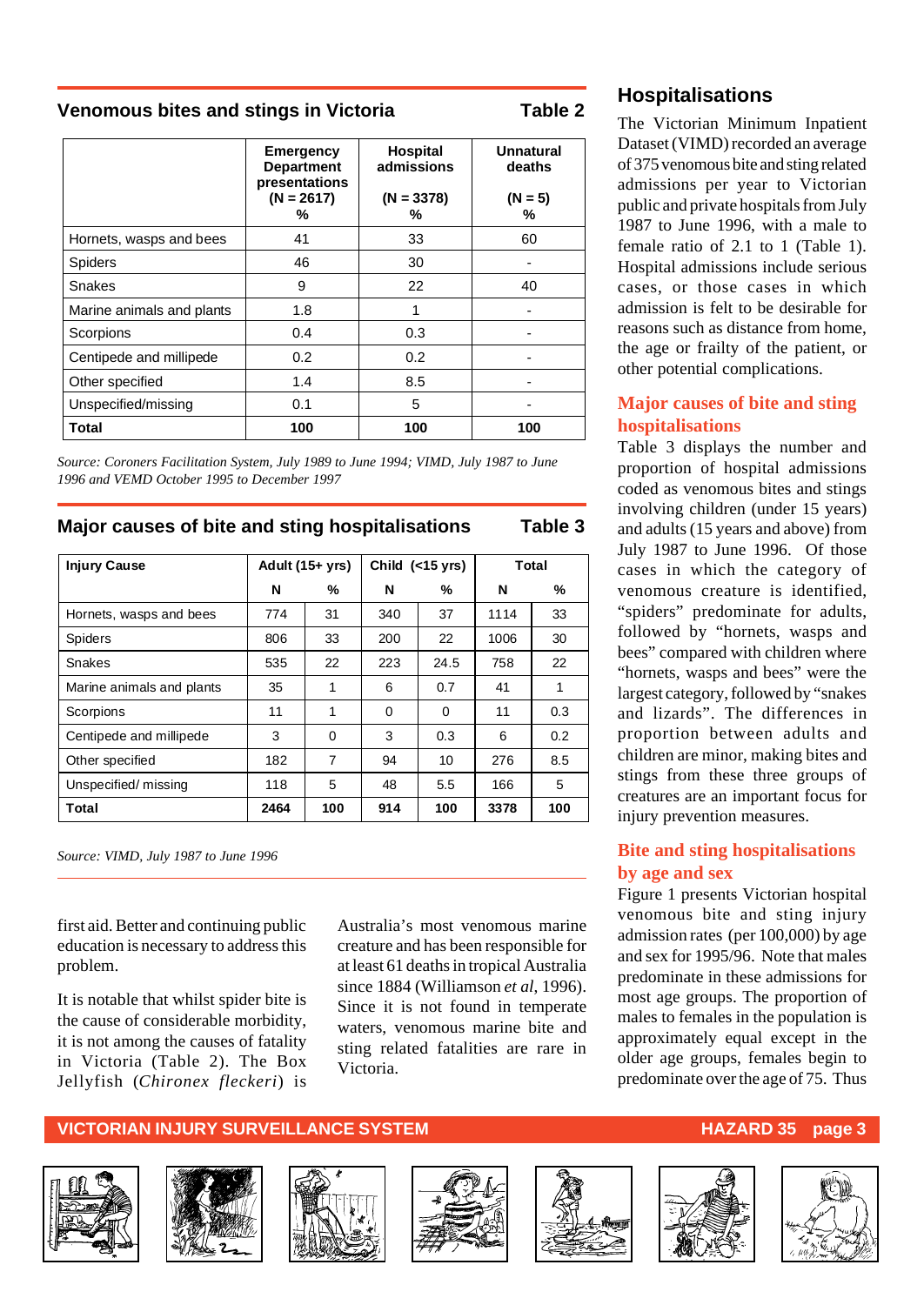#### **Bite and sting hospitalisation rate Figure 1 by age and sex for 1995/96**



*Source: VIMD, July 1995 to June 1996*





*Source: VIMD, July 1987 to June 1996*

the over-representation of males in these injuries is a real phenomenon, and may be related to occupational exposure (more outdoor and rural occupations) as well as to greater risk-taking behaviour in males (for example catching and keeping snakes). This trend is also observed in emergency department presentations (Figure 3). The over-representation of males amongst beekeepers combined with the frequency of bee stings may also contribute to this trend.

When adjusted for population distribution (Figure 1), it appears that young children are over-represented amongst hospital admissions. It is

unclear whether this represents: increased severity of illness amongst young children (possibly as a result of their lower body weight and therefore relatively higher dose of venom); a generally more conservative admission policy for children; or an increased incidence in children. It is particularly important for parents and children to be warned about the dangers of venomous creatures and to be aware of appropriate first aid for bite and sting injuries (see Prevention box, p10&11).

Venomous bite and sting related hospitalisations appear to be increasing. Figure 2 shows the trend in such hospitalisations over the last decade. Most of the 30% increase over this period is due to spider bites and bee and wasp stings rather than snake bite, which has remained fairly constant. Further research is required to understand the basis of this significant trend. However it is clear that the European wasp is increasing in numbers and distribution (Levick, Winkel and Smith, 1997). Such injury determinants should be targeted for priority interventions. Fortunately most envenomation hospitalisations are relatively brief (1-2 day duration per admission).

An important unanswered question, from this data, is how many of these admissions were related to skin ulceration due to spider bite (termed necrotising arachnidism). Little information is available on the patterns of morbidity due to this condition.

#### **Emergency Department Presentations**

The Victorian Emergency Minimum Dataset (VEMD) recorded an average of 1104 emergency department presentations per year for bites or

#### **VICTORIAN INJURY SURVEILLANCE SYSTEM AND RESOLUTION CONTROLLY AND RESOLUTION CONTROLLY AND RESOLUTION CONTROLLY**











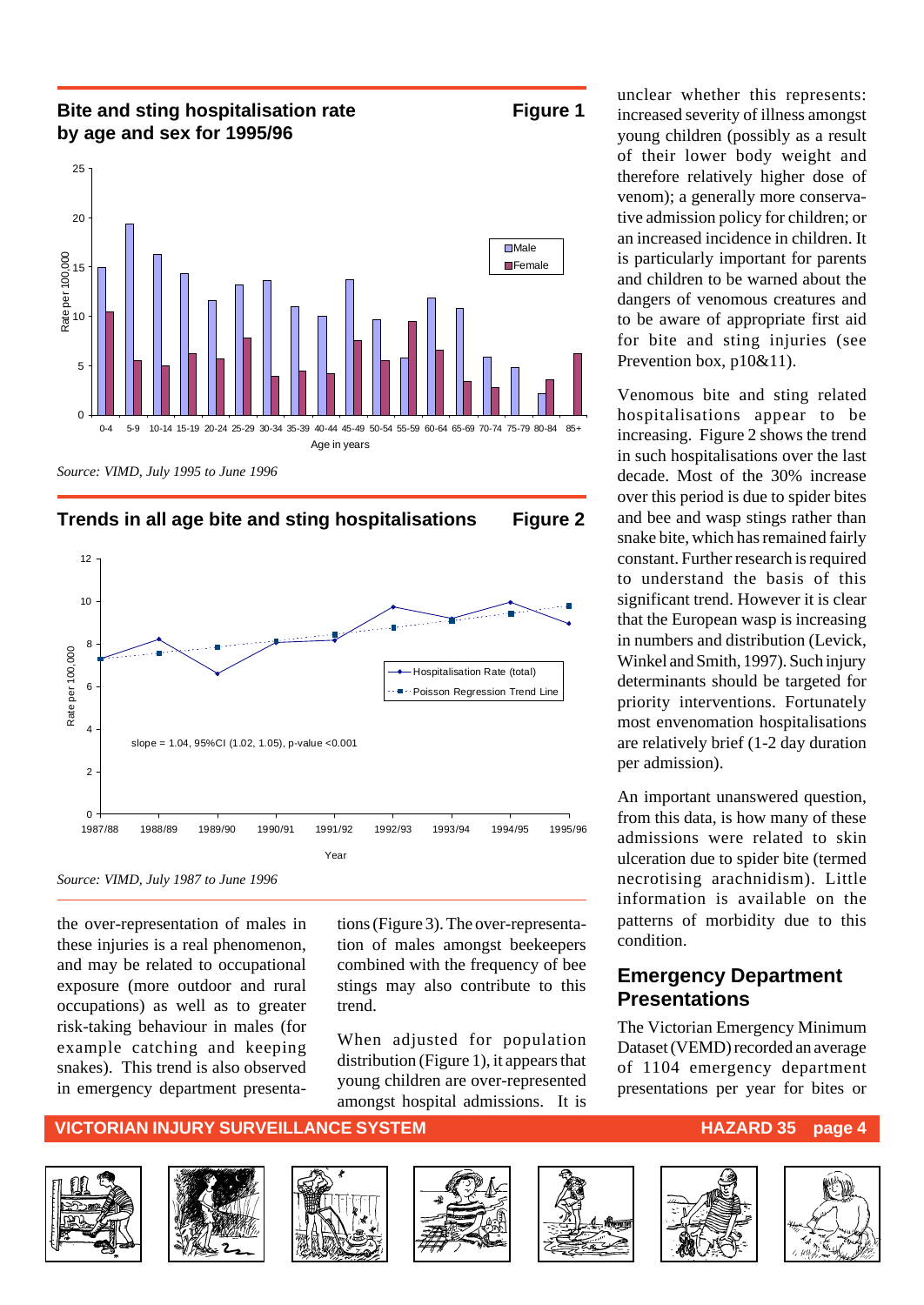#### **Major causes of bite and sting Table 4 emergency department presentations**

| <b>Injury Cause</b>         | Adult (15+ yrs) |     | Child $(<15$ yrs) |                | <b>Total</b>   |     |
|-----------------------------|-----------------|-----|-------------------|----------------|----------------|-----|
|                             | N               | %   | N                 | ℅              | N              | %   |
| <b>Spiders</b>              | 895             | 49  | 298               | 38             | 1193           | 46  |
| Bees                        | 492             | 27  | 301               | 39             | 793            | 30  |
| Wasps                       | 200             | 11  | 73                | 9              | 273            | 11  |
| Snakes                      | 175             | 9   | 68                | 9              | 243            | 9   |
| Ant                         | 22              | 1   | 15                | $\overline{2}$ | 37             | 1   |
| Jellyfish                   | 21              | 1   | 11                | 1              | 32             | 1   |
| Stingray                    | 15              | 0.8 | $\overline{2}$    | 0.3            | 17             | 0.7 |
| Scorpions                   | 8               | 0.4 | 3                 | 0.4            | 11             | 0.4 |
| <b>Tick</b>                 | $\overline{7}$  | 0.4 | 3                 | 0.4            | 10             | 0.4 |
| Centipede                   | $\overline{2}$  | 0.1 | 1                 | 0.1            | 3              | 0.1 |
| Catfish                     | $\overline{2}$  | 0.1 | $\Omega$          | $\Omega$       | 2              | 0.1 |
| Millipede                   | $\mathbf 1$     | 0.1 | $\Omega$          | $\Omega$       | 1              | 0.1 |
| Other anaphylactic reaction | 1               | 0.1 | 1                 | 0.1            | $\overline{2}$ | 0.1 |
| Total                       | 1841            | 100 | 776               | 100            | 2617           | 100 |

*Source: VEMD, October 1995 to December 1997*





stings from venomous creatures in Victoria over the period October 1995 to December 1997, with an overall male to female ratio of 1.3 to 1.0 (Table 1).

#### **Major causes of bite and sting emergency department presentations**

Table 4 contains emergency department presentation data from the period October 1995 to December 1997. This table illustrates the difference between the proportions of venomous creatures associated with admissions and those associated with emergency department presentations. In terms of presentations, spider bite represents the largest group of adult presentations at 49%, while spider bite and bee stings are equally dominant amongst paediatric presentations, at 38% and 39% respectively. Little difference appears to exist between the proportions of other causes of adult and child presentations.

Note that in this analysis, the categories of "bees" and "wasps" are separated, and a category for "ants" is also available. Similarly, marine envenomation is divided into separate categories for stingrays, catfish and jellyfish. Very few Victorian emergency department presentations relate to the causes outside the top four however. Prevention recommendations will concentrate on these more frequent causes of bites and stings (see Prevention box, p10 & 11).

#### **Seasonality of envenomation**

Bite and sting related hospitalisations and emergency department presentations display marked seasonality, with both presentations and admissions being significantly more frequent in the warmer months (Figure 4). This probably represents not only increased numbers and activity of venomous creatures during this period, but also increased outdoor activity of the at-risk population. Efforts directed towards prevention and education may be particularly













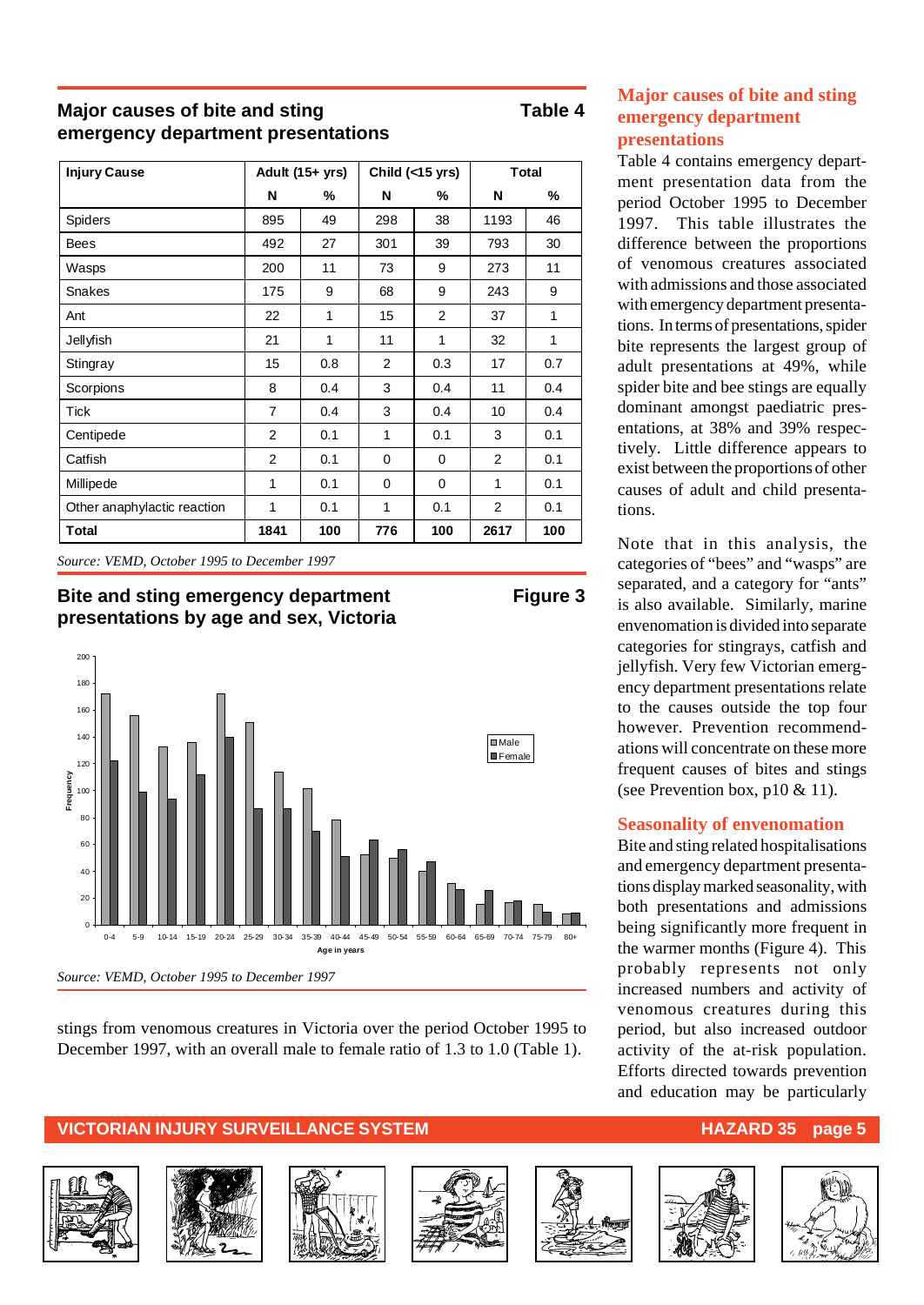#### **Bites and stings by month of presentation, Figure 4 Victoria Hospitalisations (N = 3378) and emergency department presentations (N = 2422)**



*Source: VIMD July 1987 to June 1996, VEMD January 1996 to December 1997*

#### **Location of all-age bite and sting injuries Table 5 – emergency department presentations**

| Location                  | <b>Frequency</b> | % of total |
|---------------------------|------------------|------------|
| Home                      | 1523             | 58         |
| Place for recreation      | 131              | 5          |
| Farm                      | 67               | 3          |
| Road, street or highway   | 63               | 2          |
| Trade or service area     | 57               | 2          |
| School or day care centre | 46               | 2          |
| Other specified location  | 167              | 6          |
| Unspecified location      | 563              | 22         |
| Total                     | 2617             | 100        |

*Source : VEMD, October 1995 to December1997*

timely during the lead-up to this period.

#### **Poisons Information Centre**

Spider bite, mostly unidentified spider, was the most common poison exposure precipitating calls to the Poisons Information Centre in 1997 (1,335 calls), well ahead of paracetamol and cough and cold pre-

#### **VICTORIAN INJURY SURVEILLANCE SYSTEM AND RESOLUTION CONTROLLY AND RESOLUTION CONTROLLY AND RESOLUTION CONTROLLY**







1997).



parations. The white tailed spider was the single largest category of identified spider bite calls (209 calls). Wasp stings were in the top ten for 1996 but failed to appear on the list for 1997 (366 wasp sting calls for







**Discussion**

Table 2 shows the bites and stings presenting to Victorian hospitals categorised by the type of venomous creature involved. Most of the emergency department presentations related to "spiders" and "hornets, wasps and bees". These categories combined account for 87% of recorded emergency department bite and sting injury presentations. Note that the injury classifications were designed for North America. Australia, for example, is not home to any species of true hornets. Further, the VEMD mostly fails to distinguish between various bite and sting injuries such as between the types of spider and snake bites. The important venomous snakes in Victoria will be discussed on page 8 (see "Dangerous Victorian Snakes").

Table 2 also demonstrates that "spiders", "hornets, wasps and bees" and "snakes and lizards" are the major causes of bite and sting admissions to Victorian hospitals. The generally more severe consequences of snakebite lead to their over-representation amongst admissions (40% of emergency department presentations resulted in admission). The much larger numbers of bee and wasp stings explain their importance, even though proportionately fewer required admission (4% bees, 1% wasps) compared with snake bite. Of spider bites presenting, 5% were admitted. The only venomous lizards in the world are found in North America (the Gila Monster and the Beaded lizard). However our larger native lizards can pose a hazard through their bite which can produce significant wounds with difficult to treat infections.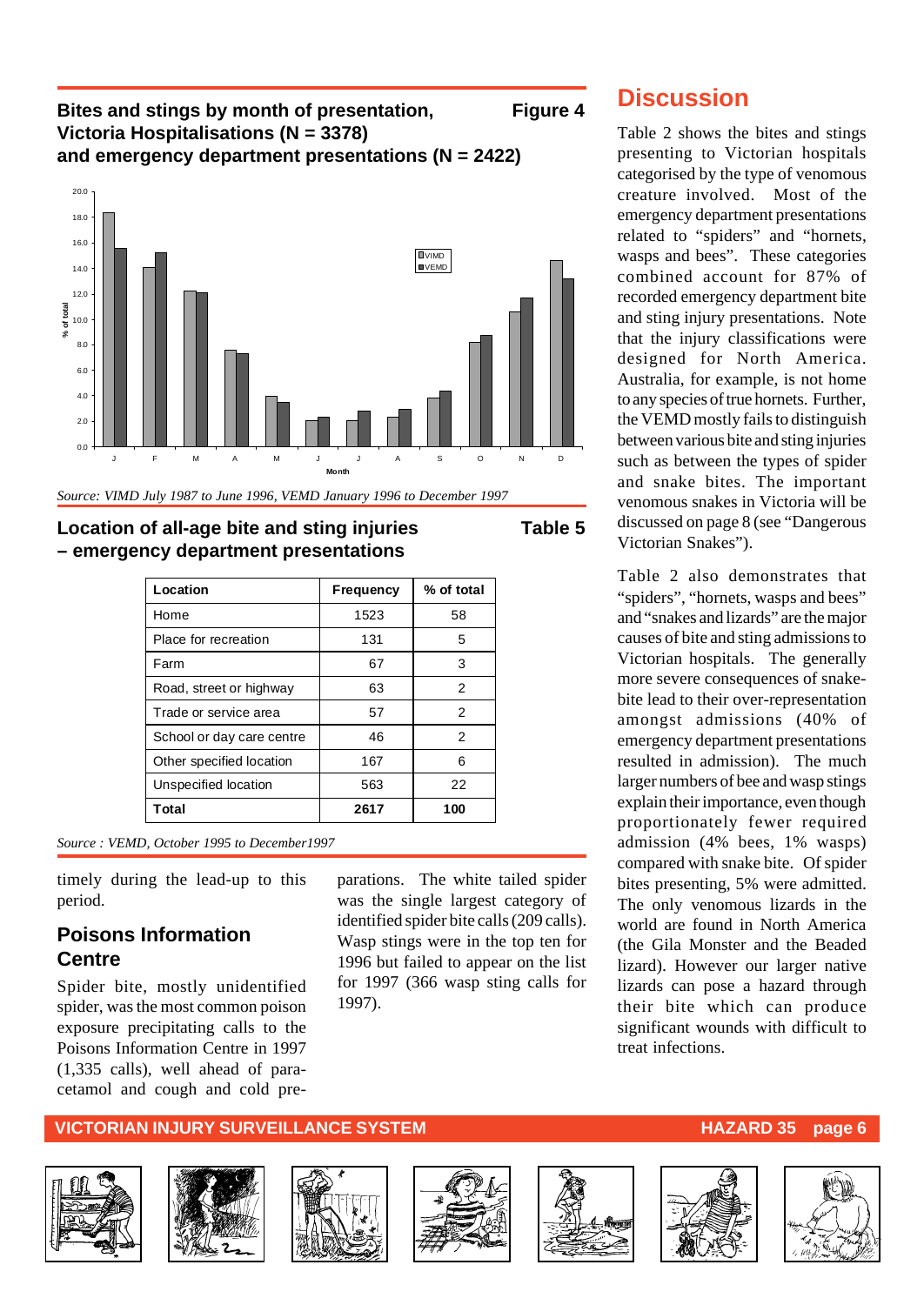The most significant spider bite in Victoria is that of the Redback spider. Most often, however medical treatment is not required. See the first aid section (p8 & 9) for discussion of the various spider bites in Victoria.

#### **Location**

As with other injuries (see *Hazard* 32 – Safe Home Design) most bite and sting injuries presenting to Victorian Emergency Departments (58%) are reported as having occurred in the home (Table 5). Analysis of inpatient data (VIMD) reveals that most bite and sting hospitalisations occur in non-metropolitan regions of Victoria (73%). While this emphasises the greater risk of these injuries in rural communities and the need for prevention strategies to target non-metropolitan Victoria these data could also reflect the different admission policies in rural hospitals. It might be expected that snakebite would occur more frequently in rural areas, although Victoria's most dangerous snake (the Brown snake *Pseudonaja textilis*) can be found in metropolitan areas. Spider bite and bee and wasp stings are all, theoretically, as likely to occur in an urban environment as in the country, and these types of envenomations comprise most bites and stings. Bite and sting prevention should therefore concentrate on the risky situations and behaviours at home as much as, if not more than, the obvious behaviours such as bushwalking. VEMD text examples reinforce prevalence of bites and stings occurring at home – *"cleaning woodheap when bitten by snake" or "bitten on leg by spider at home whilst watering garden "*.

Hundreds of people in Victoria keep and breed venomous snakes at home

(James, personal communication). Such a hobby makes snake bite almost inevitable (Pearn, Covacevich, Charles and Richardson, 1994) – a VEMD snake bite text example *"snake keeper who has 95 snakes at home".*

Wasps and spiders particularly like living in and around homes. VEMD text examples illustrate typical situations *"wasp bite, stung on arm while hanging out washing"* and *"bitten on ankle by European wasp whilst watering garden at home"*. Occasionally the injury is not due to the bite itself – *"riding off road motorbike, swerved to avoid snake and hit rock"*. Other text examples show the danger in handling venomous creatures even when dead, such as *"kicked a dead stingray – sting went into toe".*

#### **Activity**

VEMD data indicates that persons were mostly undertaking leisure activities (52%) or working for income (5.5%) when the bite or sting occurred. As with the location variable there were a large number of cases for which the activity was "not specified" (22%) or "other specified activity" (4.3%) thus potentially undermining the representativeness of these data.

Further narrative analysis was undertaken of bee and wasp stings and spider bites recorded on the original VISS database. This database collected detailed surveillance data from clusters of Victorian public hospitals from 1988 to 1996.

Certain activities were commonly associated with bites and stings from spiders, bees and wasps. Gardening activities (including planting, weeding, mowing and digging) were associated with 7, 5, and 10% of bites

and stings from spiders, bees and wasps respectively, eg. *"mowing disturbed a wasps' nest, bitten by wasps"*; *"helping in the garden, bitten on finger by Redback Spider".* Bites and stings during transportation were also common to all three (4, 6 and 9% respectively) eg. "*passenger in car, bee flew through window, stung by bee*"; "*riding a motorcycle to work, bee came into helmet and stung patient in the eye*".

Of the remainder, 18% of bee and 3% of wasp stings occurred when persons trod on, or near, a bee or wasp eg. *"while playing barefoot in yard with brother, child stood on a bee*"; 8% of wasp and 6% of bee stings occurred when the person disturbed a nest; and 7% of spider bites and 6% of wasp stings occurred when the person was dressing, eg. *"putting on old shoe to play outside, Redback spider in shoe, bit child's big toe".*

#### **Bite site**

Not surprisingly most bites and stings resulting in emergency department presentation occur on the upper (36%) and lower (29%) limbs (Figure 5). The hands and fingers (23% of total bites and sting ED presentations) and feet and toes (16%) were the body parts most often affected. Appropriate attire will reduce the risk of bite and sting injury (see specific prevention recommendations,  $p10 \& 11$ ).



#### **VICTORIAN INJURY SURVEILLANCE SYSTEM AND RESOURCE HAZARD 35 page 7**













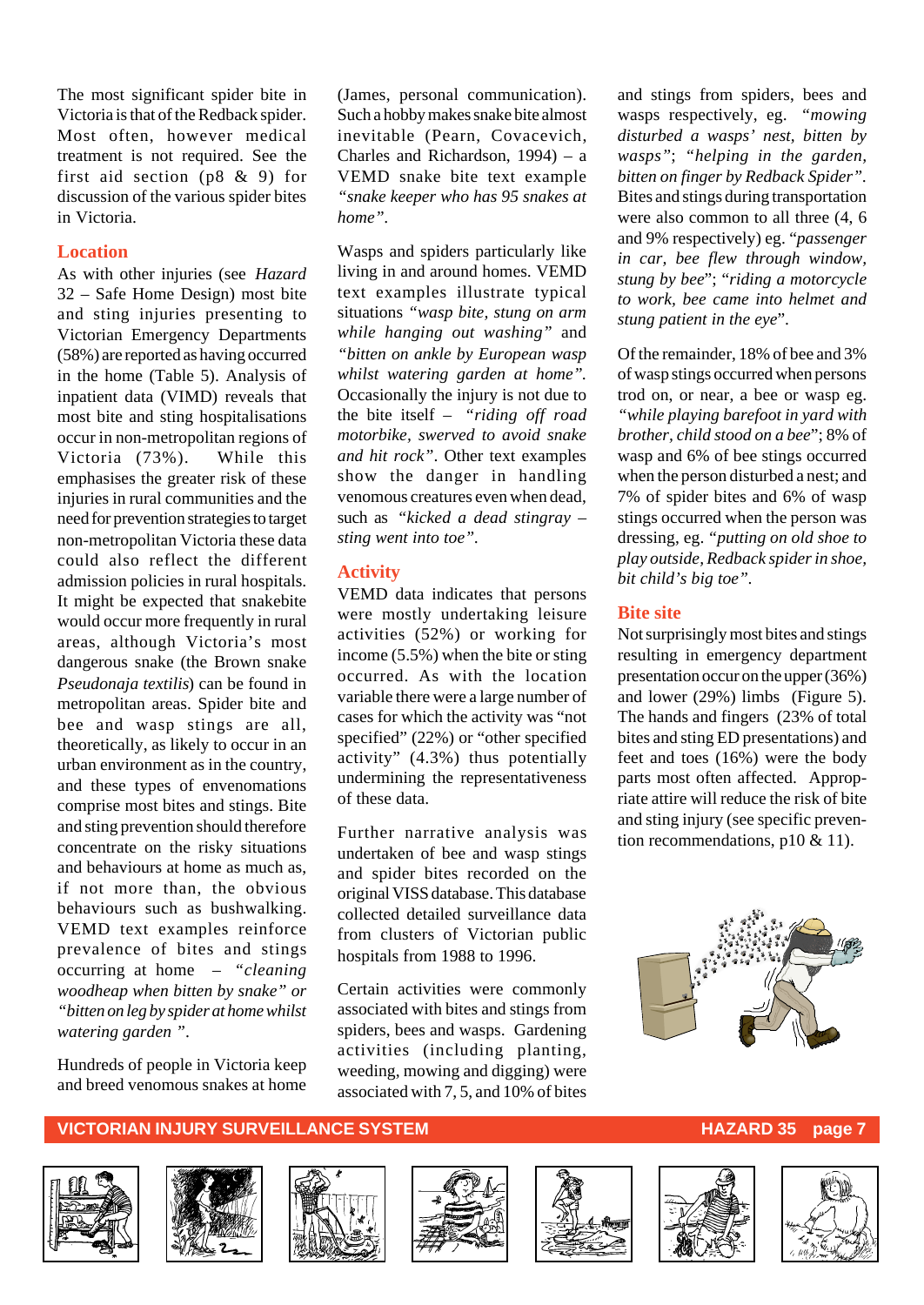#### **Figure 5**



*Source: VEMD, October 1995 to December 1997*

### **Dangerous Victorian snakes**

Common or Eastern Brown snake (*Pseudonaja textilis*)

• The genus *Pseudonaja*, which also contains the dugite (*P.affinis*) and the gwardar (*P.nuchalis*), is found throughout Australia, and is responsible for the majority of snakebite deaths in this country. Blood clotting disturbance is common after brown snake bites. Neurological symptoms may also occur.

#### Tiger snake (*Notechis scutatus*)

• Tiger snakes are found in the temperate areas of southern Australia, including Tasmania, where they are particularly large

and venomous. Identification of tiger snakes by the presence of stripes is unreliable. Indeed some tiger snakes are unstriped and black. Features of tiger snake envenomation include neurotoxicity, coagulopathy and muscle destruction. It is potentially deadly.

#### Black snakes (Genus *Pseudechis*)

• Amongst this genus only the red-bellied black snake (*P. porphyriacus*) is native to Victoria. While still dangerous, this snake is somewhat less venomous than many other Australian snakes. Its bite may cause coagulopathy, neurotoxicity and muscle destruction, but no deaths have been confirmed. Its range covers eastern Australia, but not Tasmania.

#### Copperhead (*Austrelaps superbus*)

• This snake is limited to Victoria, Tasmania and the western plains of New South Wales. It is a copious producer of venom which has neurotoxic, coagulopathic and myolytic activity, but rarely causes fatalities.

Sea snake bites, although theoretically possible in Victoria, are rare. Most sea snakes live in tropical rather than temperate waters.

#### **First Aid Treatment**

**Snakes** - even though not all snakes are venomous, it is best, from a first aid point of view, to consider all snakes as dangerous. Sometimes only small amounts or no venom is injected, even if puncture marks are present.

Snake venom is injected quite deeply. It was shown many years ago that little venom is removed by incision or excision and this is not a recommended practice. Research has

shown that very little venom reaches the blood stream if pressure is applied over the bitten area and the limb is immobilised (Sutherland *et al,* 1979; Sutherland, *et al* 1981).

The six step pressure/immobilisation procedure is outlined below. This procedure is recommended for snake bites, including sea snakes and the majority of other serious bites and stings (some exceptions are listed below). **Arterial tourniquets are no longer recommended for any type of bite or sting** (Sutherland and Duncan, 1980; Sutherland, 1983).

**Redback spiders** – no first aid is recommended for these bites other than the local application of iced water. The venom works very slowly and if its movement is restricted pain can become very severe. An antivenom is available to treat this bite.

**Other types of spiders** – a variety of common house and garden spiders frequently deliver bites causing transient localised pain and swelling. Bites are best lightly washed with water and iced water may give relief from mild pain or itching. Medical advice should be sought if local changes are causing concern. Uncommonly the bite site can ulcerate and cause chronic skin problems. The white tailed spider is one of several spiders implicated in this process. There is no antivenom available to treat this problem. If bitten by a spider try to preserve the spider for identification purposes.

Some species of Funnel-web spiders exist in Victoria. None of these is known to be as dangerous as the more northerly Funnel-web spiders such as the Sydney Funnel-web spider. However all Funnel-webs should be treated as potentially dangerous and

#### **VICTORIAN INJURY SURVEILLANCE SYSTEM AND RESOLUTION CONTROLLY AND RESOLUTION CONTROLLY AND RESOLUTION CONTROLLY A**











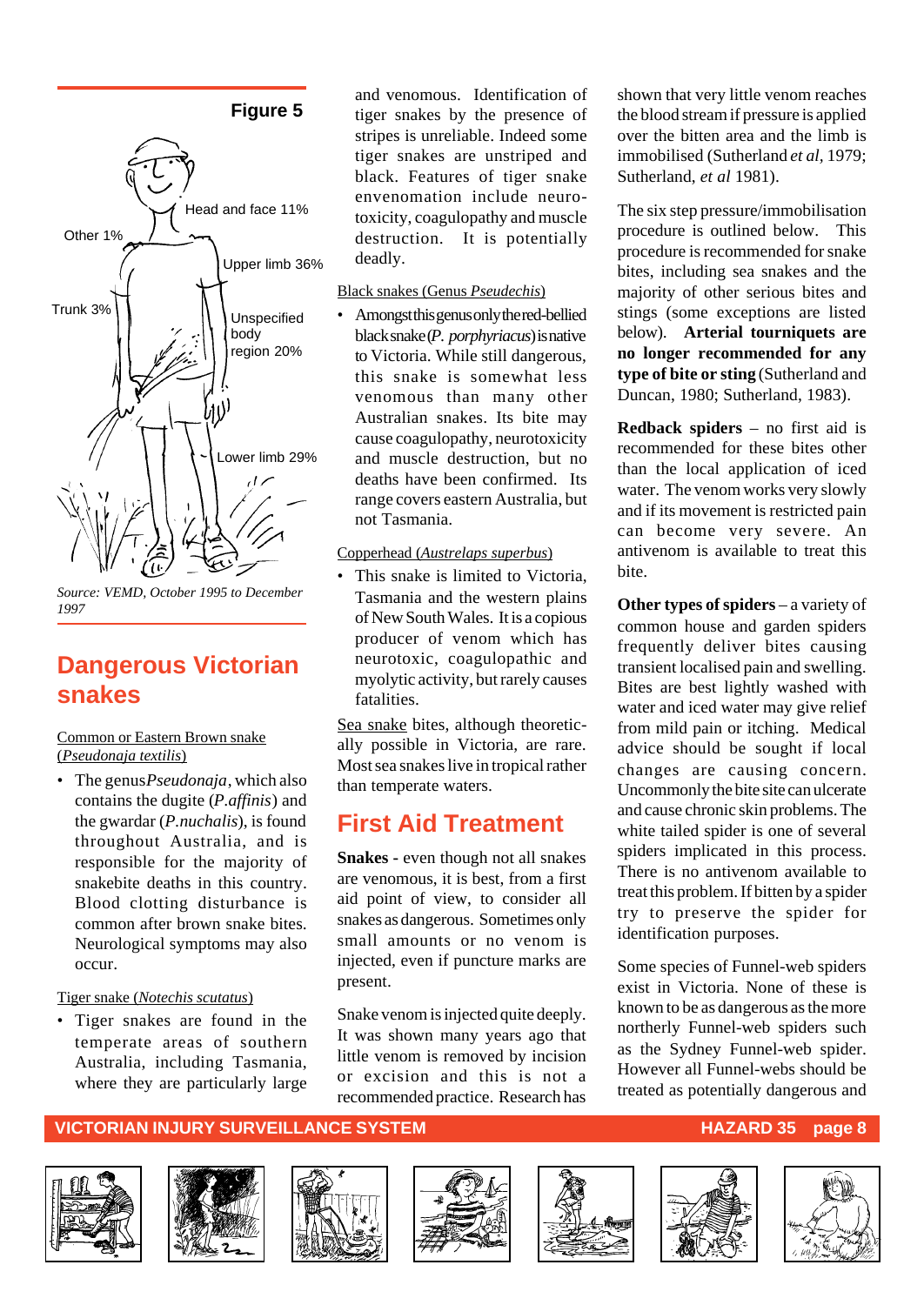#### **Pressure/immobilisation procedure:**

- 1. Apply a broad pressure bandage over the bite site as soon as is possible (do not take off clothes as the movement in doing so will assist venom to enter the blood stream. Keep the bitten leg still!).
- 2. The bandage should be as tight as you would apply to a sprained ankle. Note: Bandage upward from the lower portion of the bitten limb. Even though a little venom is squeezed upwards the bandage will be far more comfortable.
- 3. Extend the bandage as high as possible. Recent research stresses the importance of keeping the patient still, including the non-bitten limbs. (Howarth *et al* 1994). Bring the transport to the patient. The first aid measures can always be quickly reapplied if deterioration occurs and left on until urgent additional antivenom therapy has been effective.
- 4. Apply a splint to the limb.
- 5. Bind it firmly to as much of the limb as possible.
- 6. For bites on hand and forearm
	- a) bind to elbow with bandages
	- b) use splint to elbow
	- c) use sling

If bitten on the trunk apply firm pressure over the bitten area if possible, do not restrict chest movement. There is no first aid for bites to the head or neck.

the pressure-immobilisation type of first aid used. An antivenom is available.

**Bees, wasps and ants** – anaphylactic death can occur in allergic persons. Toxicity due to the injected venom is less common. Since multiple stings are dangerous, particularly in children, those with more than ten stings should seek medical attention

(Levick and Braitberg, 1996). In nonallergic persons iced water usually relieves the bite site pain. In all cases bee stings should be scraped off or pulled off as quickly as possible. If the person is known to be allergic the pressure/immobilisation procedure should be used and medical care sought immediately. Patients who suffer severe reactions should always

have access to injectable adrenaline and know how to use it (Glaspole *et al*, 1997).

**The Australian paralysis tick** – The tick should be removed as soon as possible. The tick should be levered out using a pair of curved scissors. If the patient is already ill the pressure/ immobilisation procedure should be used if possible to inhibit the movement of any toxic saliva which has been expressed during the removal of the tick. If one tick is found others should be sought as a precaution. An antitoxin is available.

**Blue-ringed octopus** – the pressure/ immobilisation procedure is recommended. Prolonged artificial respiration may be required following a blue-ringed octopus bite. Whilst this octopus is common around Victoria no antivenom is available.

**Jellyfish** – Most jellyfish in Victoria waters produce only minor local reactions which are best treated with ice water packs and simple analgesics.

For stings in more tropical waters pour domestic vinegar over the adhering tentacles to inactivate them as soon as possible (Hartwick *et al* 1980). This is most important for the Box Jellyfish stings. Cardiopulmonary resuscitation (CPR) may be required for these stings. In severe cases the pressure/immobilisation procedure should be applied to the affected limb after the application of vinegar. Whilst a Box Jellyfish antivenom is available there are no other jellyfish antivenoms. Stings from *Physalia* (the'Blue Bottle" or 'Portuguese man 'O' war') jellyfish are best washed with sea water and then covered with ice water packs (Exton *et al* 1989).



















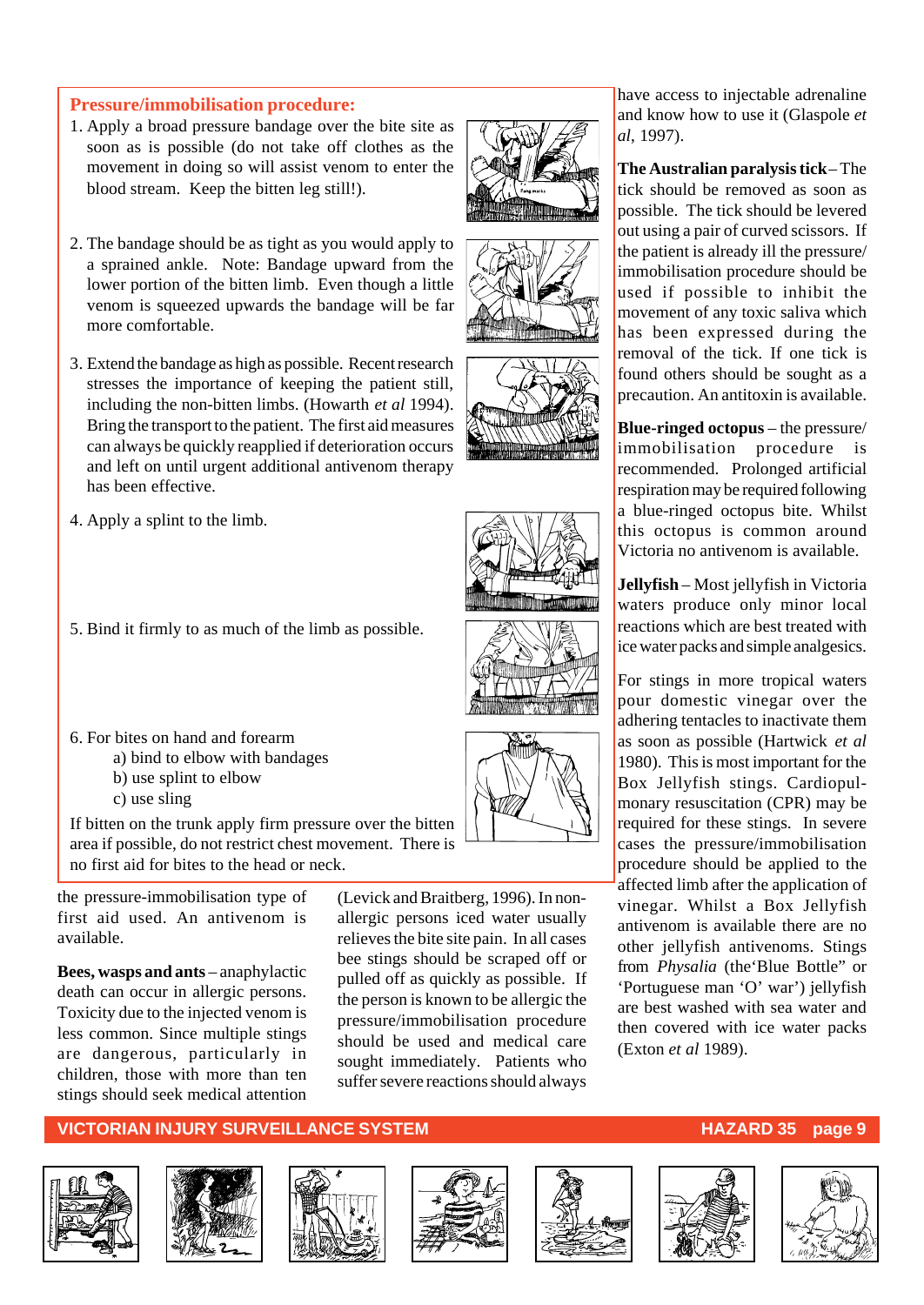#### **General prevention recommendations**

- Where possible, the creature responsible for the bite or sting should be identified and described to treating doctors but do not attempt to catch snakes responsible for bites.
- The requirements for a licence to keep venomous Australian snakes should include current first aid training. It is recommended that such licences should accurately document the number and type of snakes kept and that this requirement be strictly enforced and updated.
- Further it should be a requirement of such licences that the local hospital be notified of what venomous snakes are kept by snake fanciers or animal parks/zoos in their area. Management plans and protocols should be formulated in case of snake bite, particularly by non-native snakes where the provision of antivenoms urgently may prove difficult. This is also true of organisations holding other venomous creatures, especially those exotic to the locality.
- Companies with employees in remote or rural locations should develop a management plan in case of envenomation, suitable to their industry, locality and the activities undertaken by their workers. Plans could include items such as: up to date first aid procedures; wearing of protective clothing; and procedures for maintaining routine radio contact for workers in remote locations. The plans should be regularly reviewed and expert assistance sought in their drafting. This may prove lifesaving in the case of rapidly life-threatening bites and stings.
- Companies with employees working outdoors should create protocols to prevent bite and stings and document and train personnel in first aid procedures in case of such injuries.
- First aid training for bites and stings should form part of the school curriculum. This should include basic life support techniques, especially for staff.
- Local, State and Federal government should support and fund a coordinated strategy to reduce the health impact of venomous bites and stings. The European wasp is a particular priority. This should include ongoing injury surveillance, dissemination of information to the community on living with wasp problems, subsidies for the destruction of wasp nests and funding for nationwide wasp population control.
- Future revisions of the ICD-10 coding manual should differentiate between species of venomous creatures.
- Emergency Departments collecting surveillance data should attempt to record more specific details of the determinants of the injury such as - *"put hand in glove whilst using chainsaw, bitten by Redback spider"* or *"child bitten by white tailed spider, found playing with it"* rather than simply *"bitten by spider".*

#### **Specific prevention recommendations:**

#### **Snake bite:**

- Leave snakes alone. If a snake is seen, walk away quietly, do not attempt to kill it.
- Wear stout shoes and adequate clothing in "snake country".
- Never put hands in hollow logs or thick grass without prior inspection.
- When stepping over logs, carefully inspect the ground on the other side.
- Always use a torch around camps and farmhouses at night most snakes are active on summer nights.
- Keep sheds and fodder storage areas free of mice and rats; they will attract snakes.
- Keep grass well cut.
- Never let children collect venomous snakes.
- If a young child says he or she has come in contact with a snake, believe them.
- When possible carry a radio transmitter when travelling far from civilisation.
- Be aware of current first aid methods to treat snake bite (especially if keeping venomous snakes!).

#### **Spider bite:**

- Always garden wearing gloves.
- Do not leave clothes lying on the floor as this will provide a refuge for spiders.
- Shake out and inspect clothes, gloves or shoes before wearing, particularly if these items have been placed outside for any amount of time.
- Inspect outdoor furniture before sitting on or carrying.
- If Redback spiders are found always check for more as one egg sac from one female can give rise to more than 300 young.
- Avoid clutter as it attracts spiders that feed on other spiders or insects.













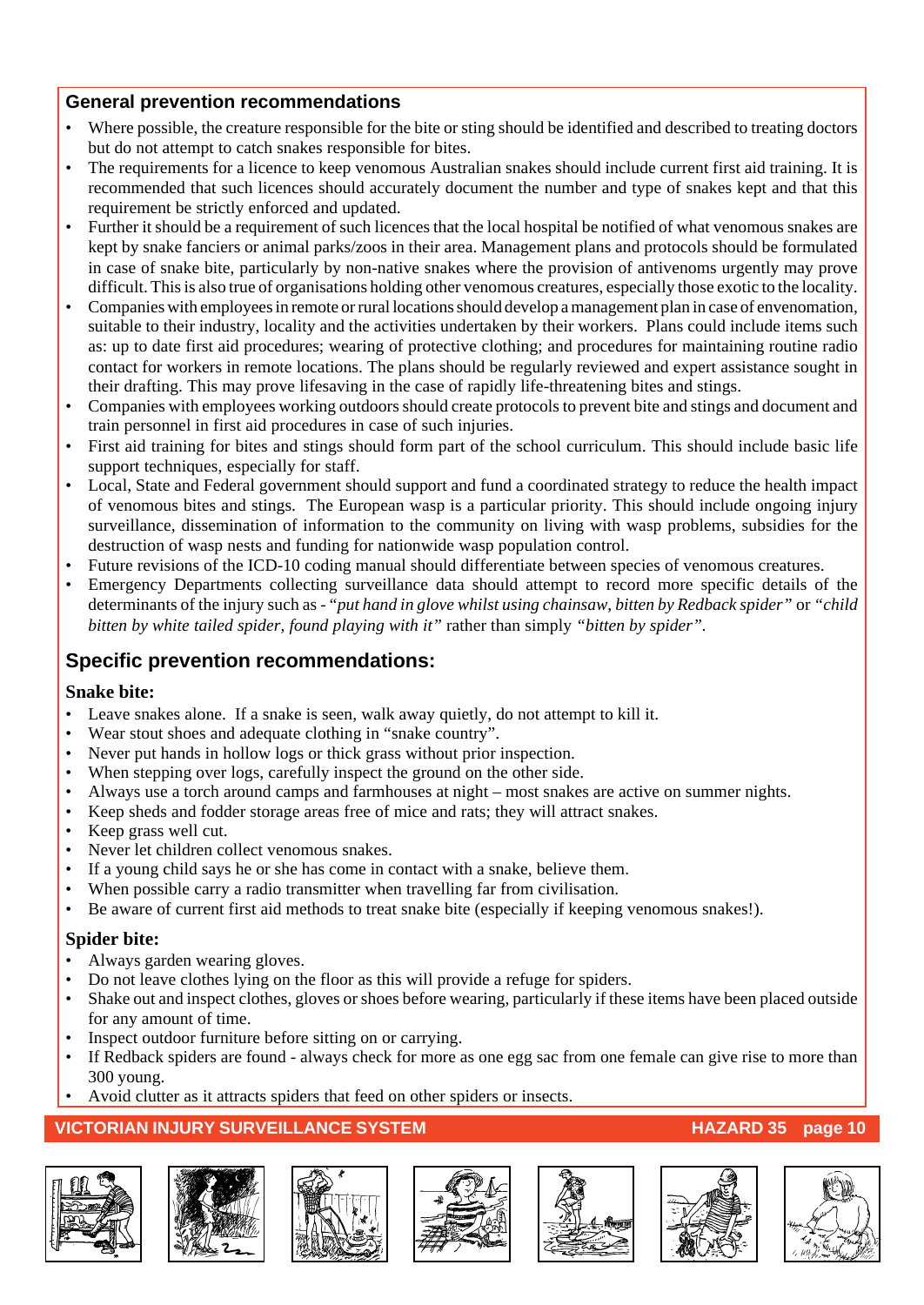#### **Specific prevention recommendations (cont.)**

#### **Bee and Wasp Stings:**

*(adapted from 'Living with European wasps', Victorian Department of Natural Resources and the Environment)*

- Beware clovered lawns as bees are particularly attracted to this pollen.
- Try to avoid wearing perfumes, cosmetics and bright clothes, particularly on sunny days when bees and wasps are most active.
- As a precaution shoes should be worn around garden lawns, particularly when watering.
- Do not disturb wasp nests or bee hives unless fully prepared and never approach them during daylight hours as this is when they are most active.
- Sweet beverages attract these insects use glasses or straws rather than drinking from cans or bottles whilst outdoors.
- Before consuming food outdoors check for wasps. Wasps like to hide inside and underneath food -particularly meat, fish and confectionery.
- Do not swat at or annoy wasps that are hovering around food wasps are attracted to moving targets.
- Warn children of the dangers of wasps and bees particularly about the dangers of approaching nests.
- Have wasp nests destroyed if found.

### **References**

- Exton DR, Fenner PJ, Williamson JA. (1989) Cold packs: Effective topical analgesia in the treatment of painful stings by Physalia and other Jellyfish. *Med J Aust* 151:625-6.
- Glaspole I, Douglass J, Czarny D, O'Hehir R. (1997) Stinging insect allergies. Assessing and managing. *Aust Fam Physician* 26:1395-1399.
- Hartwick R, Callanan V, Williamson J. (1980) Disarming the box jellyfish. Nematocyst inhibition in *Chironex fleckeri*. *Med J Aust* 1:15-20.
- Hawdon G, Winkel KD. (1997) Venomous marine creatures. *Aust Fam Physician* 26:1369-1374.
- Howarth DM, Southee AE, Whyte IM. (1994) Lymphatic flow rates and first aid in simulated peripheral snake or spider envenomation. *Med J Aust* 161:695-700
- James, W. 1998, Wildlife Licensing Branch, Victorian Department of Natural Resources and the Environment, personal communication.
- Levick NR and Braitberg G. (1996) Massive European wasp envenomation of a child. *Emerg Med* 8:239-245.
- Levick NR, Winkel K, and Smith G. (1997) European wasps: an emerging hazard in Australia. *Med J Aust* 167:650- 651.
- Mosbech H. (1983) Deaths caused by wasp and bee stings in Denmark 1960- 1980. *Allergy* 38:195-200.
- Pearn JH, Covacevich J, Charles N, Richardson P. (1994) Snakebite in herpetologists. *Med J Aust* 161:706-708.
- Sutherland SK. (1983) 'Australian Animal Toxins', Oxford University Press, Melbourne.
- Sutherland SK, Coulter AR, Harris RD. (1979) The rationalisation of first aid measures for elapid snake bite. *Lancet* 1:183-6*.*
- Sutherland SK, Coulter AR, Harris RD, Lovering KB, Roberts ED. (1981) A study of the major Australian snake venoms in the monkey (*Macaca fascicularis*). 1. The movement of injected venom, methods which retard this movement, and the response to antivenoms. *Pathol* 13:13-27*.*
- Sutherland SK, Duncan AW. (1980) New first-aid measures of envenomation: with special reference to bites by the Sydney Funnel-web spider (*Atrax robustus*). *Med J Aust* 1:378-9.
- Sutherland SK, Leonard R. (1995) Snakebite deaths in Australia 1992-1994 and a management update. *Med J Aust* 163:616-618*.*
- Williamson JA, Fenner PJ, Burnett JW, Rifkin JF. (1996) 'Venomous and Poisonous Marine Animals: A medical and biological handbook'. University of NSW Press, Sydney.

### **Acknowledgements**

AVRU and VISS acknowledge the contributions of the following people for their valuable comment and input: Straun Sutherland and Steven Pincus, AVRU; Elizabeth Hender, Victorian Poisons Information Centre; Nadine Levick and Gordon Smith, Johns Hopkins University; Patrick Honan, Melbourne Zoo; James Harrison, Stan Bordeaux and David Arblaster, Research Centre for Injury Studies, Flinders University; Voula Stathakis and Christine Chesterman, Monash University Accident Research Centre.

AVRU would also like to acknowledge the Victorian Department of Human Services, BHP Community Trust, Snowy Nominees, The Herman Slade Foundation and Kodak Australia for their continued funding.

#### **VICTORIAN INJURY SURVEILLANCE SYSTEM AND REALLY CONTROLLY CONTROLLY AND REALLY CONTROLLY CONTROLLY AND REALLY CONTROLLY AND REALLY AND REALLY FOUND AT A LIMIT OF A LIMIT OF A LIMIT OF A LIMIT OF A LIMIT OF A LIMIT OF A LI**













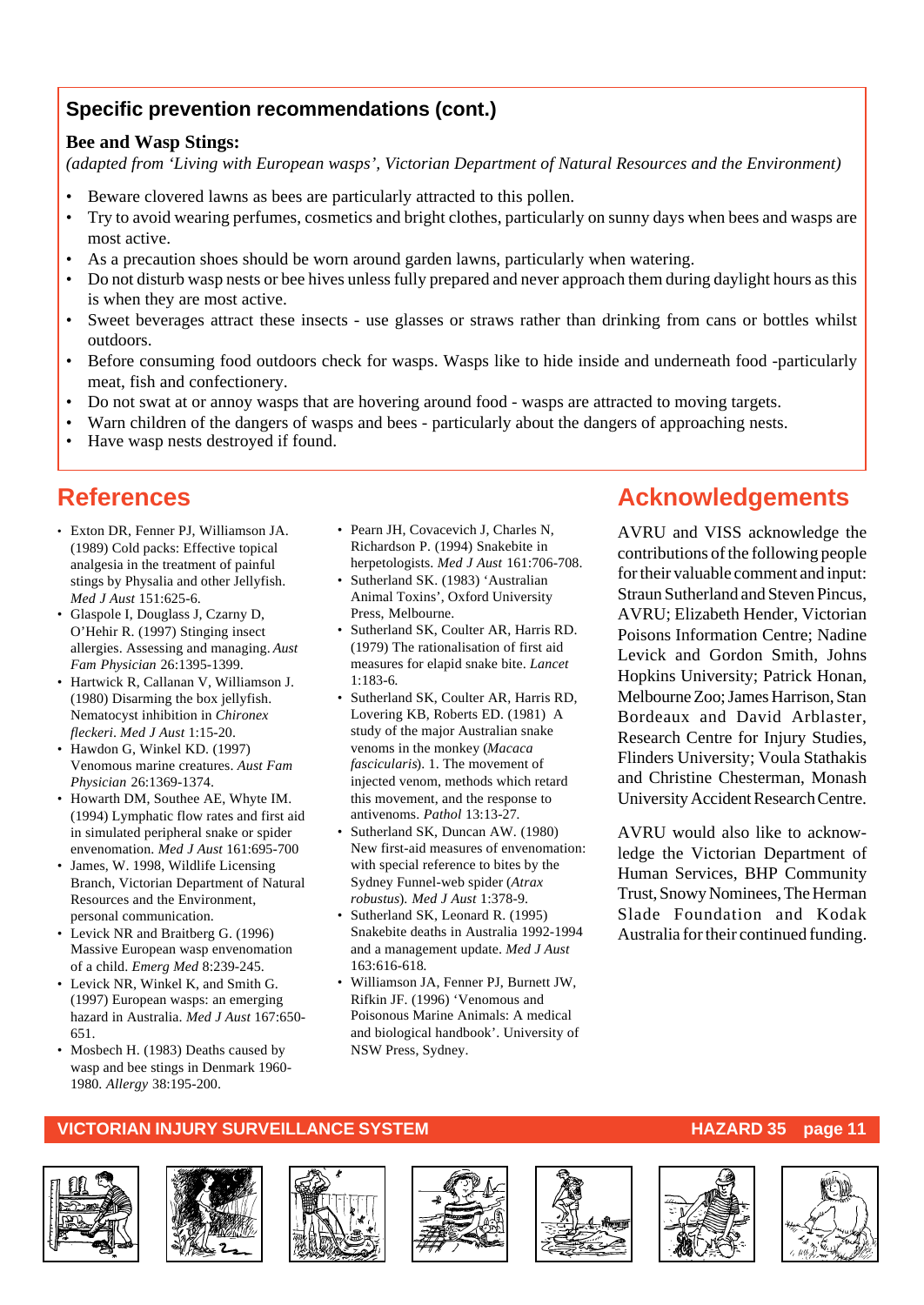#### **Strengths and limitations of the hospital data**

With a view to identifying venomous bites and stings requiring hospital treatment, the Victorian Inpatient Minimum Dataset (VIMD) and the Victorian Emergency Minimum Dataset (VEMD), exhibit certain strengths and limitations.

#### *Strengths:*

- VIMD provides statewide coverage of hospitalisations such that rate data can be calculated.
- VEMD provides broad coverage (i.e. up to 80%) of Victorian emergency department presentations.
- The VEMD provides a minimum dataset and, in conjunction with the original VISS database, extremely useful information on patterns of injury, through interrogation of free text. This data is of particular value in identifying risk factors and consequently for the development of injury prevention strategies.
- These datasets are the best available sources of injury morbidity data in Victoria.

#### *Limitations:*

- Coding of VIMD data is based on the International Classification of Disease (ICD-9) which limits the resolution of the database for Australian venomous creatures, potentially leading to an underestimation of the true number of cases. The category of spiders, for example, does not differentiate between Redback spider bites, for which a well-recognised clinical syndrome is described, and for which antivenom is available, and other types of spider bites. Thus the reason for admission of the patient is unclear from the database. Identification of the major groups of venomous creatures associated with hospital admissions in Victoria is important for both prevention and treatment purposes and indicates the need for further refinement of the classifications for Australian use.
- Identification of venomous bites and stings on the VEMD is reliant on the type of creature being recorded in the 100 character injury narrative. Thus, cases which failed to mention the creature involved do not appear in the dataset analysed for this report. Preliminary comparison of VEMD and VIMD identified bee and wasp hospital admissions suggests significant case underestimation by the VEMD. It is estimated that the number of presentations annually should be 3,750 at VEMD hospitals and 4,687 statewide.
- For both the "location" and "activity" variables in the VEMD there are a large number of cases for which either or both variables are coded as "other specified" or "unspecified", thus revealing limitations in the current coding system; either in the codes themselves or in coding practices. These categories represent the second and third largest "locations" of bite and sting injuries and the second and fourth largest "activities" recorded when the bite or sting occurred. Current data quality studies and activities, conducted by VISS, are aimed at resolving these and other coding problems.

## **Victorian Community Safety Week 1998**

**September 6 to September 12, 1998**

**The theme for community safety week is 'local action for a safer community'**

For information contact: Donna McCormick, Victorian Community Council Against Violence (Phone: (03) 9655 5220) **Community Safety Week**



#### **VICTORIAN INJURY SURVEILLANCE SYSTEM AND REALLY CONSUMING THE HAZARD 35 page 12**













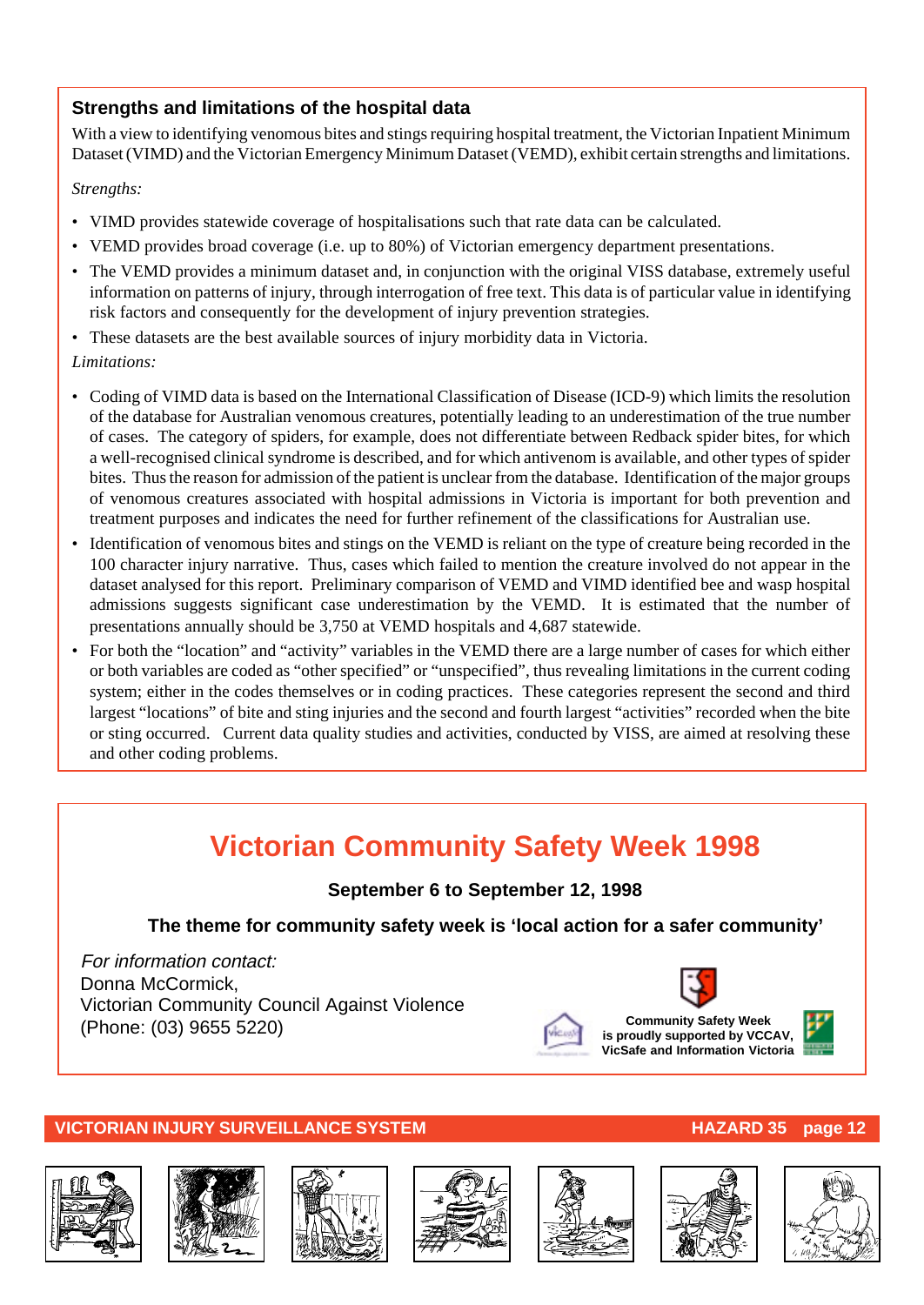#### **Advice and assistance**

For further information on venomous creatures:

- The State Poisons Information Centre (PIC) is contactable on telephone: 13 11 26. This number is applicable Australia-wide for advice on bites and stings (as well as for other exposures to poisons and toxins).
- The Australian Venom Research Unit (AVRU) is a consultant to the Victorian PIC and provides a medical advisory service for bites and stings.

AVRU is available by telephone (03) 93447753; fax (03) 93482048; e-mail: avru@pharmacology.unimelb.edu.au; after hours paging service (03) 9483 8204 (should only be used by medical and paramedical professionals seeking urgent advice). The unit is located at the Department of Pharmacology, University of Melbourne, Parkville, 3052 and also continues the venom research work formerly undertaken at CSL Limited. A detailed "First aid for bites and stings" brochure is available from AVRU. An Internet site (which will include first aid recommendations) is currently under construction, it will be linked to: http://iuphar.pharmacology.unimelb.edu.au/PharmSite.

- The Victorian Department of Natural Resources and the Environment has a European Wasp Information telephone line on 1800 060 864. A copy of the Department's excellent "Living with European Wasps" brochure is available from the Department or from the AVRU.
- Local council or pest controllers provide information on destruction of European Wasp nests.
- Snake Removal: Contact your local council or The Department of Natural Resources and the Environment.
- For medical advice in a marine bite or sting emergency, telephone 'Divers Emergency Service (DES) Australia' on: 1 800 088 200 (within Australia) or 61 8 8373 5312 (from outside Australia).
- For identification of snakes or spiders consult the Museum of Victoria telephone: (03) 9651 6777 or the Melbourne Zoo telephone (03) 9285 9300.



### **Sports injury countermeasure reviews**

Monash University Accident Research Centre, in conjunction with Sport and Recreation Victoria (SRV), have recently launched two detailed reviews of countermeasures for soccer and netball.



Brochures describing key recommendations have also been prepared and are available free of charge from SRV: (03) 9666 4331.

Detailed reports are available at a cost of \$20 (netball) and \$15 (soccer) (including postage and handling) from the Accident Research Centre on (03) 9905 1805.

> Also covered in this series are baseball, softball, equestrian activities, running, alpine skiing, snowboarding, cross country skiing and cricket. Brochures and reports for these sports are still available.



Illustrations by Debbie Mourtzious













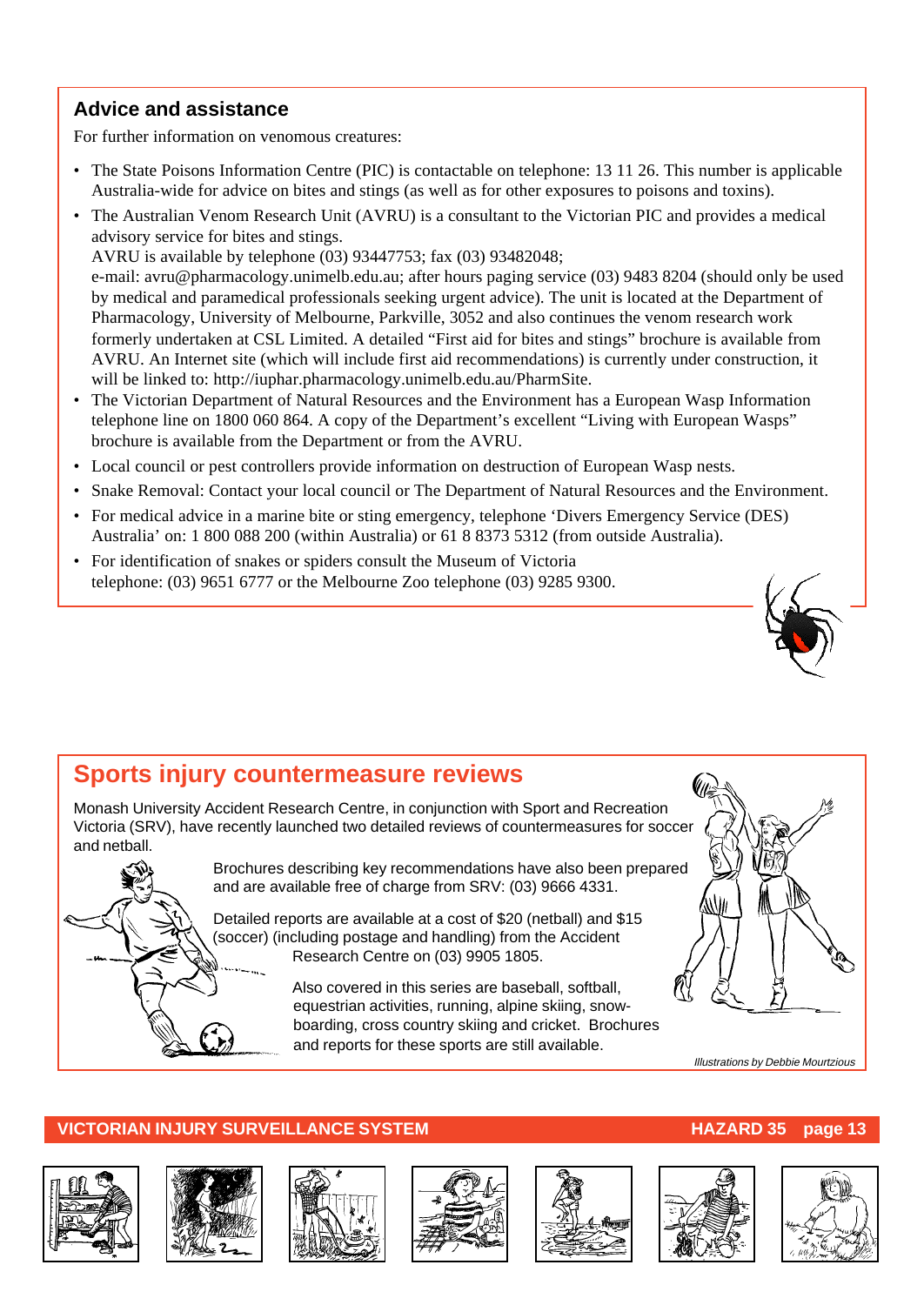### - INDEX -

| <b>Subject</b> | <b>Edition</b> | <b>Pages</b> |
|----------------|----------------|--------------|
|                |                |              |
|                |                |              |
|                |                |              |
|                |                |              |
|                |                |              |
|                |                |              |
| <b>Burns</b>   |                |              |
|                |                |              |
|                |                |              |
|                |                |              |
|                |                |              |
|                |                |              |
|                |                |              |
|                |                |              |
|                |                |              |
| Dogs           |                |              |
|                |                |              |
|                |                |              |
|                |                |              |
|                |                |              |
|                |                |              |
|                |                |              |
|                |                |              |
|                |                |              |
|                |                |              |
|                |                |              |
|                |                |              |
|                |                |              |
|                |                |              |
|                |                |              |
|                |                |              |
|                |                |              |
|                |                |              |
|                |                |              |
|                |                |              |
|                |                |              |
|                |                |              |
|                |                |              |
| Poisons        |                |              |
|                |                |              |
|                |                |              |
|                |                |              |
|                |                |              |
|                |                |              |
|                |                |              |
|                |                |              |
|                |                |              |
|                |                |              |
| Sports         |                |              |
|                |                |              |
|                |                |              |
|                |                |              |
|                |                |              |
|                |                |              |
|                |                |              |
|                |                |              |
|                |                |              |
|                |                |              |

\* Special edition

#### **VICTORIAN INJURY SURVEILLANCE SYSTEM**















### HAZARD 35 page 14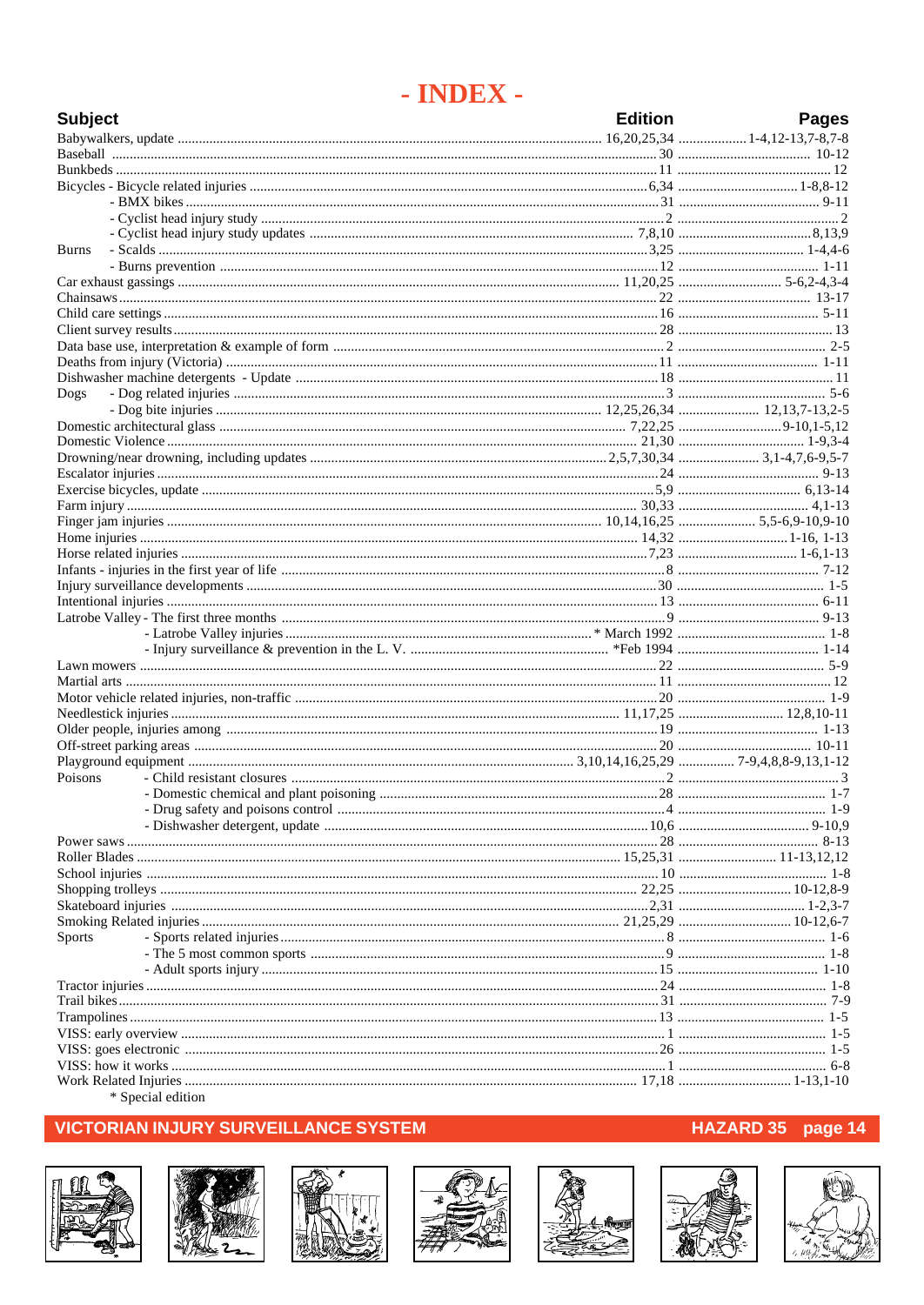## **Editorial Board**

**Professor Peter Vulcan**, Monash University Accident Research Centre **Professor Joan Ozanne-Smith**, Monash University Accident Research Centre **Assoc. Professor Terry Nolan**, Dept. of Paediatrics, Melbourne University **Mr. Jerry Moller**

**Dr. Nadine Levick** (guest editor), Dept. of Paediatrics, Johns Hopkins University

## **VISS Staff**

**Co-ordinator:** Virginia Routley **Database Administrator:** Dr. Mark Sinclair Stokes **Research Assistant:** Karen Ashby **Administrative Assistant:** Christine Chesterman **Associate Director:** Assoc. Prof. Terry Nolan **(Child Injuries)**

**Director:** Professor Joan Ozanne-Smith

## **General Acknowledgements Participating Hospitals**

Alfred Hospital Angliss Hospital Austin and Repatration Medical Centre Ballarat Base Hospital The Bendigo Hospital Campus Box Hill Hospital Dandenong Hospital Echuca Base Hospital Frankston Hospital The Geelong Hospital Goulburn Valley Base Hospital Latrobe Regional Hospital Maroondah Hospital

Mildura Base Hospital Monash Medical Centre The Northern Hospital Royal Children's Hospital Royal Melbourne Hospital Royal Victorian Eye and Ear Hospital St Vincent's Hospital Wangaratta Base Hospital Warrnambool and District Base Hospital Western Hospital The Williamstown Hospital Wimmera Base Hospital

## **How to Access VISS Data:**

VISS collects and tabulates information on injury problems in order to lead to the development of prevention strategies and their implementation. VISS analyses are publicly available for teaching, research and prevention purposes. Requests for information should be directed to the VISS Co-ordinator or the Director by contacting them at the VISS office.

## **VISS is located at:**

Building 70 Accident Research Centre Monash University Wellington Road Clayton, Victoria, 3168

#### **Phone:**

| $(03)$ 9905 1808 |
|------------------|
| $(03)$ 9905 1805 |
| $(03)$ 9905 1810 |
| $(03)$ 9905 1809 |
|                  |

#### **Email:**

Karen.Ashby@general.monash.edu.au Virginia.Routley@general.monash.edu.au

### **Coronial Services**

Access to coronial data and links with the development of the Coronial Service's statistical database are valued by VISS.

### **National Injury Surveillance Unit**

The advice and technical back-up provided by NISU is of fundamental importance to VISS.



Recent issues of Hazard, along with other information and publications of the Monash University Accident Research Centre, can be found on our internet home page:

www.general.monash.edu.au/muarc